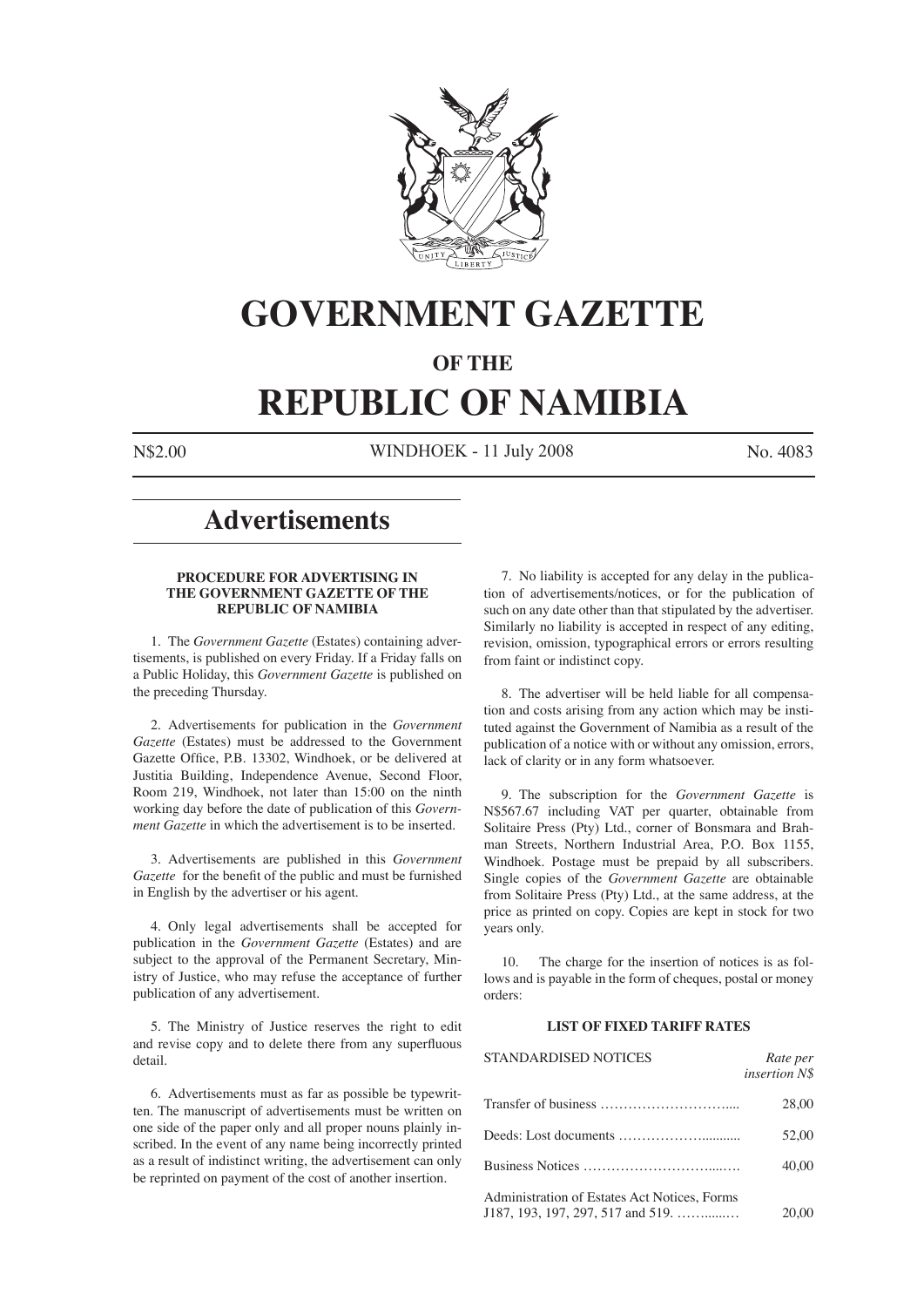| Insolvency Act and Company Act Notices:                                                                                                                                                                 | 48,00  |
|---------------------------------------------------------------------------------------------------------------------------------------------------------------------------------------------------------|--------|
| N.B. Forms 2 and 6 additional statements according<br>to word count table, added to the basic tariff.                                                                                                   | 333,00 |
| Naturalisation notices (including a reprint for the                                                                                                                                                     | 27,00  |
| Unclaimed moneys - only in the Government<br>Gazette, closing date 15 January (per entry of                                                                                                             | 13,00  |
|                                                                                                                                                                                                         | 53,00  |
|                                                                                                                                                                                                         | 27,00  |
| <b>NON-STANDARDISED NOTICES</b>                                                                                                                                                                         |        |
| Company notices:                                                                                                                                                                                        |        |
| Short notices: Meetings, resolutions, offers of<br>compromise, conversions of companies, voluntary<br>windings-up, etc.: closing of members' registers<br>for transfer and/or declarations of dividends | 120,00 |
| Declaration of dividends with profit statements,                                                                                                                                                        | 267,00 |
| Long notices: Transfers, changes in respect of                                                                                                                                                          |        |

| Long hottees. Transfers, enanges in respect of |        |
|------------------------------------------------|--------|
| shares or capital, redemptions, resolutions,   |        |
|                                                | 373,00 |

## **FORM J 187**

## **LIQUIDATION AND DISTRIBUTION ACCOUNTS IN DECEASED ESTATES LYING FOR INSPECTION**

In terms of section  $35(5)$  of Act 66 of 1965, notice is hereby given that copies of the liquidation and distribution accounts (first and final, unless otherwise stated) in the estates specified below will be open for the inspection of all persons interested therein for a period of 21 days (or shorter or longer if specially stated) from the date specified or from the date of publication hereof, whichever may be the later, and at the offices of the Master and Magistrate as stated.

Should no objection thereto be lodged with the Master concerned during the specified period, the executor will proceed to make payments in accordance with the accounts.

361/2007 AHRENS Hildegard Else, 23012500057, 6 Rudolf Herzog Street, Windhoek. Windhoek. H.E. Ahrens, Executrix, c/o Kinghorn Associates, P.O. Box 1455, Swakopmund.

525/2006 ADRIAANSE Frederik Petrus, 40013- 10100038, Erf No. 44, Warmbad. Karasburg, Windhoek. Cox & De Kock Legal Practitioners, P.O. Box 8, Karasburg.

32/2008 HARTMANN Kurt Gerhard, 5101020- 5005089, 6 Saffier Avenue, Mayfield Park, Johannesburg, South Africa. Windhoek. Bank Windhoek Limited (Trust Department), P.O. Box 15, Windhoek.

660/2007 SHAPAKA Silas, 4809191100244, Onashikookaya Village. Sara Otto, 5508291100059. Windhoek. Harmony Capital Investments (Pty) Ltd, P.O. Box 6507, Ausspannplatz.

|                                            | 120.50 |
|--------------------------------------------|--------|
| Liquidators' and other appointees' notices | 80.00  |
|                                            | 120,00 |
| SALES IN EXECUTION AND OTHER PUBLICSALES:  |        |
|                                            | 207.00 |
| Public auctions, sales and tenders:        |        |
|                                            | 69,00  |
|                                            | 171.00 |
|                                            | 253,00 |
| <b>ORDERS OF THE COURT</b>                 |        |
| Provisional and final liquidations or      |        |
|                                            |        |
|                                            |        |

| 157,00 |
|--------|
|        |
| 373,00 |
| 48.00  |
| 48,00  |
|        |

11. The charge for the insertion of advertisements other than the notices mentioned in paragraph 10 is at the rate of N\$13,00 per cm double column. (Fractions of a cm must be calculated as a cm).

12. No advertisements shall be inserted unless the charge is prepaid. Cheques, drafts, postal or money orders must be made payable to the Ministry of Justice, Private Bag 13302, Windhoek.

346/2007 NEGUMBO Veronika, 80052510077, Erf 979, Oshakati. Windhoek. Harmony Capital Investments (Pty) Ltd, P.O. Box 6507, Ausspannplatz.

661/2007 GOLDBECK Hoachim Fritz, 3411- 0500087, Windhoek and district Gobabis, Namibia. Bianka Kirsten Angelika Lieselott Goldbeck. Gobabis. Windhoek. Klaus Nieft, Executor, c/o Keller & Neuhaus Trust Co. (Pty) Ltd., P.O. Box 156, Windhoek, Namibia.

829/2007 LORCK Bjorn, 38042800126, Schlachter Street No. 1 Swakopmund, Namibia. Windhoek. Mr. C.J. Hinrichsen, c/o Lorentz Angula Inc, Private Bag 12007, Windhoek.

1102/2007 OPPERMAN Stephanus, 53112700236, 19 Lasuriet Street, Khomasdal. Anna Johanna Opperman, 58082000376. Windhoek. Standard Executors & Trustees, P.O. Box 2164, Windhoek.

498/2007 VAN HEERDEN Martha Maria Getruida, 6204190219008, Walvis Bay. Walvis Bay. Windhoek. F.M. Oehl Trust cc, P.O. Box 90290, Windhoek, Namibia.

72/2008 VAN HEERDEN Sophia Catharina Johanna, 5510040100069, Farm Springbocktrek Süd No. 236, Keetmanshoop District. Keetmanshoop. Windhoek. F.M. Oehl Trust cc, P.O. Box 90290, Windhoek, Namibia.

 $\overline{\phantom{a}}$  , where  $\overline{\phantom{a}}$ 

## **FORM J 193**

## **NOTICE TO CREDITORS IN DECEASED ESTATES**

All persons having claims against the estates mentioned below are hereby called upon to lodge their claims with the executors concerned, within 30 days (or otherwise as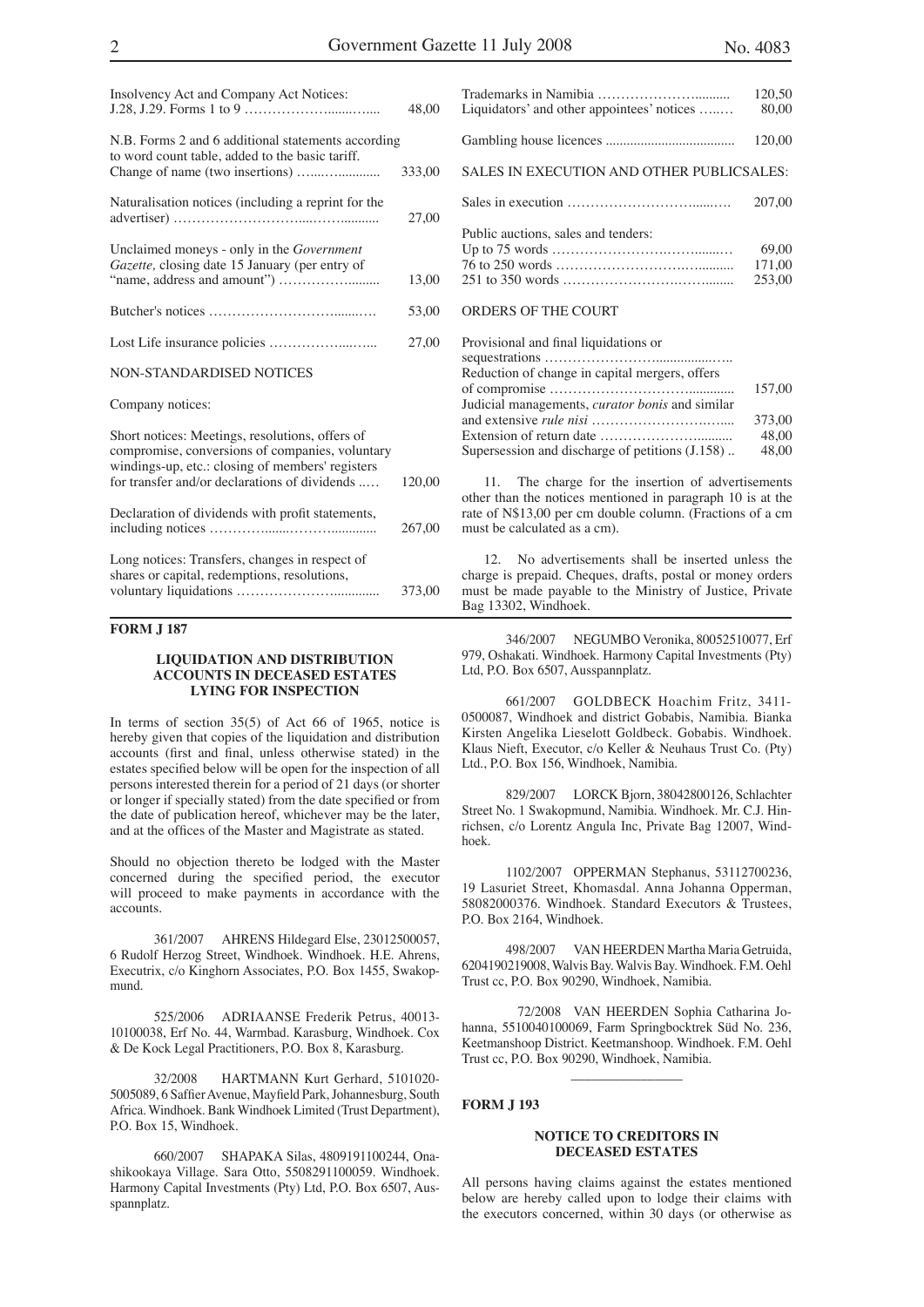indicated) calculated from the date of publication hereof. The information is given in the following order: Estate number, surname and Christian names, date of birth, identity number, last address, date of death; surviving spouse's names, surname, date of birth and identity number; name and address of executor or authorised agent, period allowed for lodgement of claims if other than 30 days.

420/2008 HÜTTL Herbert Franz, Windhoek, 13 January 1938, C07145166, 2442 Schranawand, Scheibenweg 10, Ebreichsdorf, Austria, 9 November 2007. H.E. Ahrens, Executrix, c/o Kinghorn Associates, P.O. Box 1455, Swakopmund.

520/2006 DE WITT Gabriel Stephanus, 15 September 1945, 4509155027085, Farm Vasbyt, Upington, Republic of South Africa, 10 August 2007. Christina Johanna de Witt, 26 July 1950. Kinghorn Associates, Court Yard Building, Daniel Tjongarero Avenue, P.O. Box 1455, Swakopmund, Namibia.

618/2008 NACK Sylvester Alexander, 29 July 1932, 32072900042, Erf 31, Block D, Rehoboth, 30 April 2008. Prescilla Joan Nack. Koep & Partners, 33 Schanzen Road, P.O. Box 3516, Windhoek.

339/2008 THOMPSON Ockert Cornelius, Windhoek, 12 June 1952, 52061200567, Windhoek, 17 November 2007. Frauke Irmgard Thompson. A. van Straten, Executrust (Pty) Ltd, P.O. Box 80597, Windhoek, Namibia.

741/2008 DU PLESSIS Thomas, Windhoek, 1 February 1942, 42020100304, Phyllis Street No. 278, Otavi, 26 April 2008. Prisilla du Plessis, 9 April 1948, 48040900468. First National Trust, P.O. Box 448, Windhoek.

641/2008 MARTENS Rolf, 30 March 1942, Windhoek, 17 May 2008. H-B. Gerdes, Agent for the Executor, c/o Engling Stritter & Partners, P.O. Box 43, 12 Love Street, Windhoek.

688/2008 MERCKER Fritz Hans Erhart, Windhoek, 5 September 1963, 6309050100225, Windhoek, 31 May 2008. F.M. Oehl Trust cc, P.O. Box 90290, Windhoek, Namibia.

731/2008 MARITZ Abraham Jacobus, Windhoek, 9 August 1938, 38080900310, P.O. Box 174, Henties Bay, 26 May 2008. Mona Maritz, 10 August 1935, 35081000345. F.M. Oehl Trust cc, P.O. Box 90290, Windhoek, Namibia.

719/2008 SCHMID Gisela, Windhoek, 12 November 1922, 2211120100117, Windhoek, Namibia, 7 June 2008. E.A. Kubirske, Executor, Keller & Neuhaus Trust Co. (Pty) Ltd., P.O. Box 156, Windhoek, Namibia.

679/2008 ROBBERTS Brunhilde, Windhoek, 11 May 1947, 47031100143, Otjiwarongo, Namibia, 3 April 2008. E.A. Kubirske, Executor, Keller & Neuhaus Trust Co. (Pty) Ltd., P.O. Box 156, Windhoek, Namibia.

574/2008 PETRUS Sageus, Windhoek, 7 June 1966, 6606071101445, Erf No. 221, Impela Street, Ruacana, 16 April 2008. Fiina Petrus, 29 August 1977, 77082910061. Mrs. Martha Ndeshipanda Nuujoma, Trustco Estate Planners and Administrators (Pty) Ltd., Keller Street, P.O. Box 11363, Windhoek.

335/2005 SHAULULU Japi, Windhoek, 1 January 1958, 58010103659, Private Bag 1339, Windhoek, Erf 2083, Wanaheda, Mirsey Street, 20 November 2007. Susanna Tuyenikumve Shaululu, 7 November 1961, 61110700083. Mrs. Martha Ndeshipanda Nuujoma, Trustco Estate Planners and Administrators (Pty) Ltd, Keller Street, P.O. Box 11363, Windhoek

 $\overline{\phantom{a}}$  , where  $\overline{\phantom{a}}$ 

#### **FORM J29**

## **FIRST MEETING OF CREDITORS, CONTRIBUTORIES MEMBERS OF DEBENTURE HOLDERS OF SEQUESTRATED ESTATES, COMPANIES BEING WOUND UP OR PLACED UNDER JUDICIAL MANAGEMENT**

The estates and companies mentioned below having been placed under sequestration, being wound up or having been placed under provisional judicial management by order of the High Court of NAMIBIA, the Master of the High Court hereby gives notice pursuant to section 17(4) and 40(1) of the Insolvency Act, 1973, and sections 356 (1), 364 (1) and 429 of the Companies Act, 1973, that a first meeting of creditors, contributories, members or debenture holders of the said estates or companies will be held on the dates and at the times and places mentioned below, for proof of claims against the estates or companies, the election of trustees, liquidators or judicial managers or provisional judicial managers or for the purposes referred to in section 364 or 431 of Act 61 of 1973, as the case may be.

Meetings in a district in which there is a Master's office, will be held before the Master, elsewhere they will be held before the Magistrate:

W15/08 **Friedrich Carl Conrad**. Date upon which order was made: Final order 25 April 2008. Date, time and place of meeting: 30 July 2008 at 10h00 at the Master of the High Court Building, Windhoek.

 $\overline{\phantom{a}}$ 

#### **FORM 2**

## **MEETING OF CREDITORS IN SEQUESTRATED ESTATE OR COMPANIES BEING WOUND UP Section 339 & 366 of the Companies Act 1973**

Pursuant to sections *forty-one* and *forty-two* of the Insolvency Act, 1936, notice is hereby given that a meeting of creditors will be held in the sequestrated estates or companies being wound up mentioned below, on the dates, at the times and places and for the purpose thereof.

Meetings in a town in which there is a Magistrate's office, will be held before the Master; elsewhere they will be held before the Magistrate.

The particulars given in the following order: The number of estate/company; the name and description of the estate/ company; the date, hour and place of meeting and the purpose of the meeting.

W7/07 **Aquatic Fishing (Pty) Ltd** (In Liquidation). 16 July 2008, 10h00 at the Office of the Master of the High Court, Windhoek. Special meeting Proof of further claims. Investment Trust Co. (Pty) Ltd, P.O. Box 11267, Klein Windhoek.

 $\overline{\phantom{a}}$ 

#### **IN THE MAGISTRATE'S COURT FOR THE DISTRICT OF SWAKOPMUND**

#### **HELD AT SWAKOPMUND CASE NO: 209/08**

In the matter between:

**THE MUNICIPAL COUNCIL OF SWAKOPMUND** Plaintiff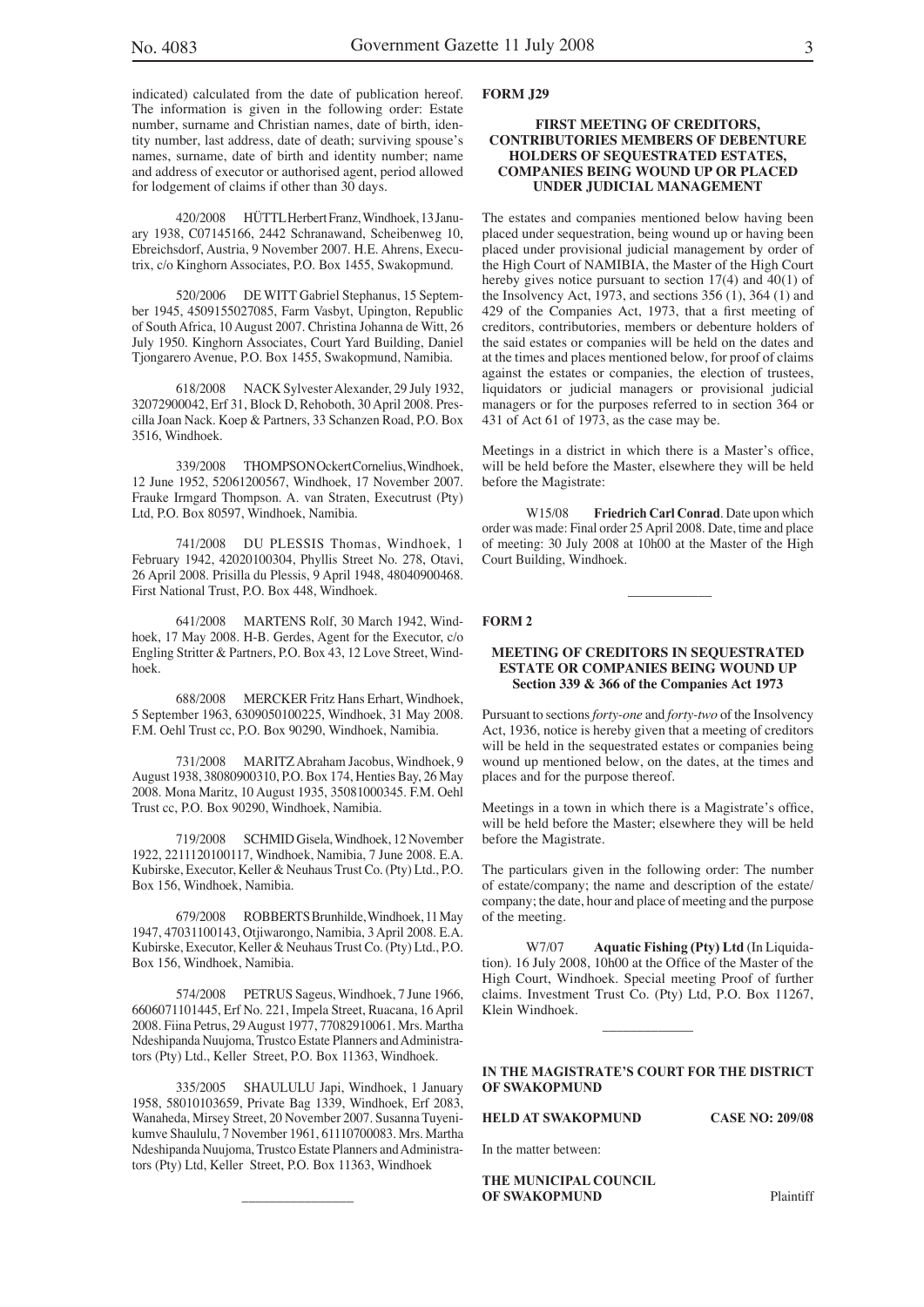and

## **MR DAVID NAFTAL** Defendant

#### **NOTICE OF SALE IN EXECUTION OF IMMOVABLE PROPERTY**

In the execution of a Judgment granted by the above Honourable Court, the following property will be sold by public auction by the Messenger of Court for the district of **SWAKOPMUND** on **15 AUGUST 2008** at **11h00**, at THE MAGISTRATE'S COURT, SWAKOPMUND.

| <b>CERTAIN:</b> | ERF 2353 (a Portion of Erf<br>No. 1841), Mondesa                  |
|-----------------|-------------------------------------------------------------------|
| SITUATE:        | In the Municipality of<br>Swakopmund<br>Registration Division "G" |

MEASURING: 93 (Ninety Three) Square Metres

Alleged improvements: 1X BEDROOM, 1X KITCHEN / LIVING ROOM, 1X BATHROOM

## **CONDITIONS OF SALE:**

- The sale is subject to the terms and conditions of the rules of the Magistrates Court, the property being sold "voetstoots", as it lies and subject to the conditions and servitudes of the existing Title Deed.
- 2. The property shall be sold to the highest bidder.
- 3. One-tenth of the purchase price shall be payable immediately after the property is declared to be sold and the balance of the purchase price shall be payable against registration of transfer.
- 4. The complete conditions of sale will be read out at the time of the sale and may be inspected prior thereto at the offices of the Messenger of the Court for the district of Swakopmund, and at the offices of Kinghorm Associates, at the undermentioned address.

\_\_\_\_\_\_\_\_\_\_\_\_\_\_\_\_\_\_\_\_

DATED at SWAKOPMUND on 1 JULY 2008

ATTORNEYS FOR PLAINTIFF KINGHORN ASSOCIATES COURT YARD BUILDING, DANIEL TJONGARERO AVENUE SWAKOPMUND, NAMIBIA PO BOX 1455 **SWAKOPMUND** 

#### **IN THE HIGH COURT OF NAMIBIA**

In the matter between:

#### **FIRST NATIONAL BANK OF NAMIBIA LIMITED** Plaintiff

and

**SESRIEM PROPERTIES NO. 1013 CC** First Defendant **HENDRIK JACOBUS BISSCHOFF** Second Defendant In Execution of a Judgment of the above Honourable Court in the abovementioned suit, a sale will be held on **8 JULY 2008** at **10h00** at the premises of the undermentioned property of the Defendant.

| CERTAIN:          | Erf No. 1028 (A Portion of<br>Erf 15), Kleine Kuppe          |
|-------------------|--------------------------------------------------------------|
| SITUATE:          | In the Municipality of Windhoek<br>Registration Division "K" |
| <b>MEASURING:</b> | 490 (four nine nil) Square metres                            |

The following improvements are on the property (although nothing in this respect is guaranteed).

1 X LOUNGE, 1 X KITCHEN, 3 X BEDROOMS, 2 X BATH-ROOMS, 2 X W/C. OUTBUILDINGS: 1 X GARAGE, 2 X CARPORTS

- 1. The Sale is subject to provisions of the High Court Act No. 16 of 1990, as amended, and the property will be sold "voetstoots" according to the existing title deed.
- 2. The property shall be sold by the Deputy Sheriff of WIND-HOEK to the highest bidder.
- 3. 10% of the purchase price is to be paid in cash on the date of the sale, the balance together with interest at a rate equal to the prime lending rate of the Plaintiff from time to time plus 5% as from the date of sale in execution to date of registration, both dates inclusive, is to be paid against transfer, to be secured by a Bank or Building Society or other acceptable guarantee to be furnished to the Deputy Sheriff within fourteen (14) days after the date of the sale in execution.
- 4. The complete Conditions of Sale will be read out at the time of the sale, but may be inspected beforehand at the offices of the Deputy Sheriff or First National Bank Windhoek or at the offices of the Plaintiffs Attorneys at the undermentioned address.

DATED at Windhoek on this 21st day of MAY 2008.

TJA LOUW THEUNISSEN, LOUW & PARTNERS SCHÜTZEN HAUS, NO. 1 SCHÜTZEN STREET WINDHOEK, NAMIBIA

## **IN THE MAGISTRATE'S COURT FOR THE DISTRICT OF WINDHOEK**

\_\_\_\_\_\_\_\_\_\_\_\_\_\_\_\_\_\_\_\_

| <b>HELD AT WINDHOEK</b>  | <b>CASE NO: 8176/2005</b> |
|--------------------------|---------------------------|
| In the matter between:   |                           |
| WECKE & VOIGTS (PTY) LTD | Plaintiff                 |
| and                      |                           |

**JOHANNA HENOCK** Defendant

## **NOTICE OF SALE IN EXECUTION**

In execution of a Judgment granted by the above Honourable Court, the following property will be sold by public auction by the Messenger of Court of **Windhoek** on **12 August 2008, 10h00** at Erf No. 5778, Katutura, Windhoek, Republic of Namibia.

**NOTICE OF SALE IN EXECUTION OF IMMOVABLE PROPERTY**

CERTAIN: Erf No. 5778, Katutura Extension No 1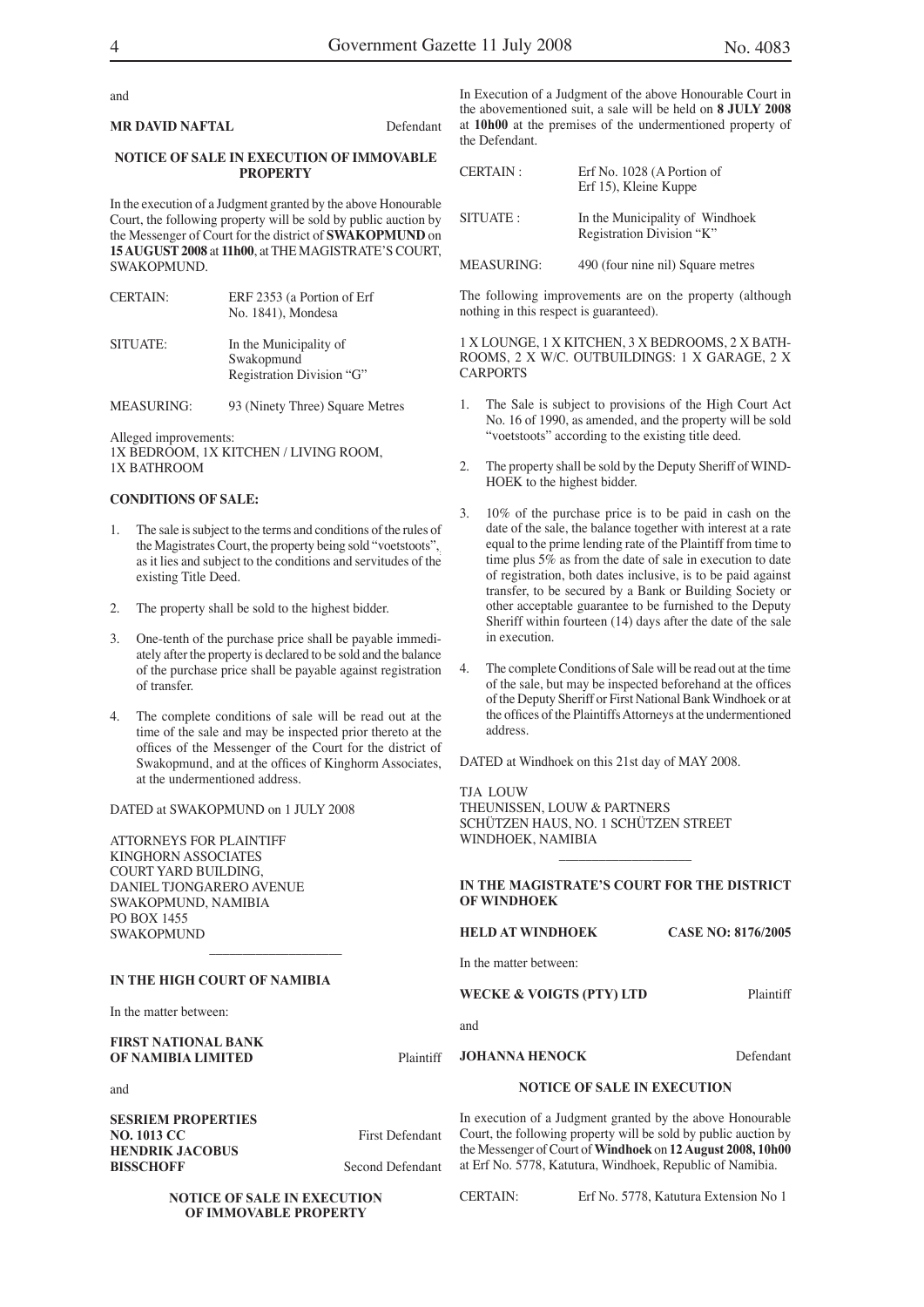| SITUATE:             | In the Municipality of Windhoek<br>Registration Division "K"                                                                        |
|----------------------|-------------------------------------------------------------------------------------------------------------------------------------|
| <b>MEASURING:</b>    | 527 (five two seven) Square Metres                                                                                                  |
| <b>HELD BY:</b>      | Deed of Transfer T 5858/2004                                                                                                        |
| <b>IMPROVEMENTS:</b> | Single storey dwelling consisting<br>of: Lounge, Kitchen, 5 Bedrooms,<br>1 Bathroom, 1 WC (inside),<br>1 Bathroom with WC (outside) |

## **CONDITIONS OF SALE:**

- 1. The Sale is subject to provisions of the Magistrate's Court Act no. 32 of 1944, as amended, and the property will be sold "voetstoots" according to the existing title deed.
- 2. The complete Conditions of Sale will be read out at the time of the sale, and may be inspected beforehand at the offices of the Plaintiff and Plaintiff's attorney at the undermentioned address, as also at the offices of the Messenger of Court, Windhoek.

DATED at WINDHOEK on the 26th day of JUNE 2008.

J. C.. VAN WYK LEGAL PRACTITIONER FOR PLAINTIFF 18 LOVE STREET P.O. BOX 3273 **WINDHOEK** 

**IN THE HIGH COURT OF NAMIBIA CASE NO: (P) I 3206/06**

\_\_\_\_\_\_\_\_\_\_\_\_\_\_\_\_\_\_\_\_

In the matter between:

## **STANDARD BANK NAMIBIA LIMITED** Plaintiff

and

## **REINHOLD KATOKELE** First Defendant<br> **MATHILDA KATOKELE** Second Defendant **MATHILDA KATOKELE**

## **NOTICE OF SALE IN EXECUTION**

In Execution of a Judgment granted by the above Honourable Court on **7 December 2006** against the defendants the following property will be sold by public auction on **15 July 2008**, at **09h00,** at Erf 2052, **Ondangwa** (Extension 6) by the Deputy Sheriff for the District of Ondangwa.

| <b>CERTAIN:</b>                                    | Erf No. 2052, Ondangwa<br>(Extension 6)           |
|----------------------------------------------------|---------------------------------------------------|
| SITUATED:                                          | In the Registration Division "A"<br>Oshana Region |
| <b>MEASURING:</b>                                  | 475 (Four Seven Five) Square Metres               |
| HELD BY:                                           | Deed of Transfer No. T 2212/2005                  |
| with all fixed improvements thereon, consisting of |                                                   |
| $1.37.1$ $\cap$ $\cap$ $\cap$                      |                                                   |

1 X LOUNGE 1 X DINING ROOM 1 X KITCHEN 2 X BATHROOMS 3 X BEDROOMS

although no guarantee is given in this regard.

## **CONDITIONS OF SALE:**

- 1. The Sale is subject to the provisions of the High Court Act No. 16 of 1990.
- 2. The property will be sold "voetstoots" according to the existing title deed.
- 3. One-tenth of the Purchase Price will be payable immediately after the sale in cash, the balance together with interest thereon at 12, 25% per annum against transfer to be secured by a Bank or Building Society guarantee, and which transfer shall be given without delay.
- 4. The following fixed improvements are on the property, although no warranty is given in this regard:

1 X LOUNGE 1 X DINING ROOM 1 X KITCHEN 1 X BATHROOM 3 X BEDROOMS

5. The complete Conditions of Sale will be read out at the time of the Sale and may be inspected at the offices of the DEPUTY SHERIFF, ONDANGWA.

CONRADIE & DAMASEB ATTORNEY FOR PLAINTIFF 1191 NELSON MANDELA AVENUE WINDHOEK

**IN THE MAGISTRATE'S COURT FOR THE DISTRICT OF WINDHOEK (NAMIBIA)**

 $\overline{\phantom{a}}$  , where the contract of the contract of the contract of the contract of the contract of the contract of the contract of the contract of the contract of the contract of the contract of the contract of the contr

## **HELD AT WINDHOEK CASE NO: 5610/2007**

In the matter between:

**BODY CORPORATE** 

**Execution Credit** 

and

**Mr. E. SCHROEDER** Execution Debtor

## **NOTICE OF SALE IN EXECUTION FIXED PROPERTY**

In pursuance of a Judgment in the above Honourable Court on **10 August 2007** and subsequent Warrant of Execution. Notice is hereby given that the undermentioned fixed property will be sold in execution by the Messenger of the Magistrate's Court of **WINDHOEK (NAMIBIA)** on **23 July 2008** at 10h00 in front of the Magistrate's offices, Mungunda street, Katutura, Windhoek.

| <b>CERTAIN:</b>   | Erf 318, Evergreen Street, Unit 12,<br>Hawthorn Body Corporate                                                                             |
|-------------------|--------------------------------------------------------------------------------------------------------------------------------------------|
| SITUATE:          | Municipal area of Windhoek,<br>Registration Division "K"                                                                                   |
|                   | CONSISTING OF: Unit 12 Hawthorne Body Corporate<br>1 Kitchen with Build In Cupboards<br>1 Lounge<br>1 Bedroom<br>1 Bath/Toilet Combination |
| <b>MEASURING:</b> | 47 square meters                                                                                                                           |
| HELD BY:          | Deed of transfer 396/2000                                                                                                                  |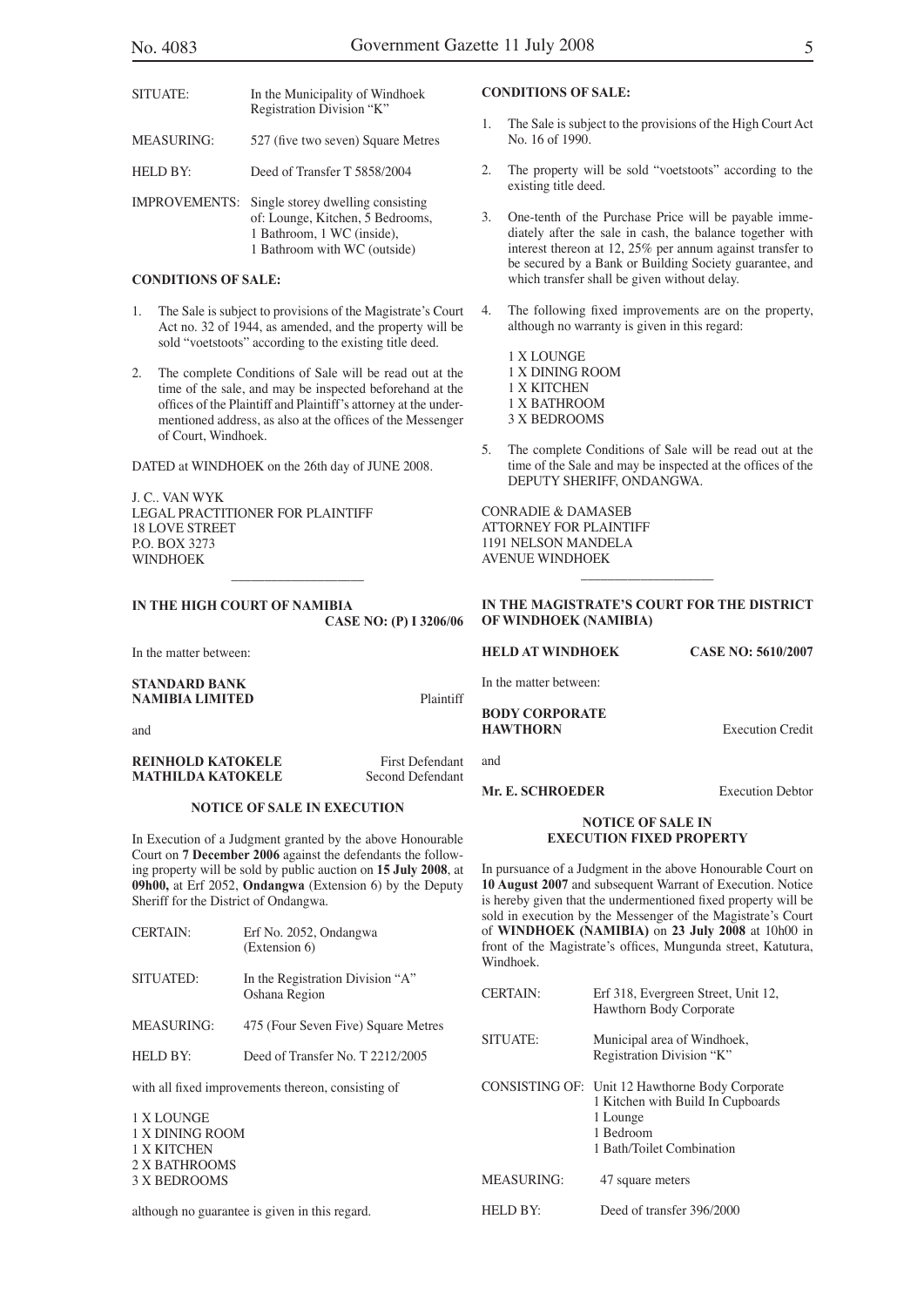Bonds B150/20007 and B195 000.00

SUBJECT TO: The conditions therein contained. The conditions of the sale will be read out by the Messenger of the Court of WIND-HOEK (NAMIBIA) immediately prior to the sale and are also available for inspection at the offices of the said Messenger of the Court.

DATED at WINDHOEK (NAMIBIA) on 26 JUNE 2008.

BODY CORPORATE HAWTHORN C/O LIGHTHOUSE PROPERTIES, JASPER STREET NO.6 J. COETZEE, MS. LIANA V/D WESTHUIZEN

#### **IN THE HIGH COURT OF NAMIBIA CASE NO. I 754/2008**

\_\_\_\_\_\_\_\_\_\_\_\_\_\_\_\_\_\_\_\_

In the matter between:

**FIRST NATIONAL BANK OF NAMIBIA LIMITED** Plaintiff

and

**STEPHANUS LARAEB** First Defendant **JACQUELINE R ARAEB** Second Defendant

## **NOTICE OF SALE IN EXECUTION OF IMMOVABLE PROPERTY**

Pursuant to a Judgment of the above Honourable Court granted on **17 APRIL 2008**, the following immovable property will be sold without reserve and voetstoots by the Deputy Sheriff of the District of **WINDHOEK** on **29 July 2008** at **09h00** at Erf No. 3646, Katutura, (Extension No. 14), Barug Street, Windhoek.

| <b>CERTAIN:</b>       | Erf No. 3646, Katutura,<br>(Extension No. 14)                                                                                                     |
|-----------------------|---------------------------------------------------------------------------------------------------------------------------------------------------|
| SITUATE:              | In the Municipality of Windhoek<br>Registration Division "K"                                                                                      |
| <b>MEASURING:</b>     | 600 (six nil nil) Square Metres                                                                                                                   |
| <b>CONSISTING OF:</b> | 1 Dwelling: 1 Entrance, 1 Lounge, 1<br>Dining room, 1 Kitchen, 4 Bedrooms, 1<br>Bathroom, 1 Study, 1 Shower and Water<br>Closet<br>$-1$ $-1$ $-1$ |

Outbuilding 1: 1 Bathroom and Water Closet, 1 Stoep /Verandah Outbuilding 2: 1 Shower, 1 Water Closet, 1 Garage, 2 Servants quarters

The "Conditions of Sale-in-Execution" will lie for inspection at the office of the Deputy Sheriff at WINDHOEK and at the Head Office of Plaintiff at WINDHOEK and Plaintiffs Attorneys, Fisher, Quarmby & Pfeifer, at the undermentioned address.

\_\_\_\_\_\_\_\_\_\_\_\_\_\_\_\_\_\_\_\_

DATED at WINDHOEK this 17th day of JUNE 2008

FISHER, QUARMBY & PFEIFER LEGAL PRACTITIONER FOR PLAINTIFF 108 SWABS BUILDING POST STREET MALL P O BOX 37 **WINDHOEK** 

## **IN THE HIGH COURT OF NAMIBIA CASE NO: (P) I 706/2008**

In the matter between:

## **STANDARD BANK NAMIBIA LIMITED** Plaintiff

and

**JOEL PETRUS HANGARA** First Defendant<br> **AGATHE HANGARA** Second Defendant **AGATHE HANGARA** 

## **NOTICE OF SALE IN EXECUTION**

IN EXECUTION of a judgment granted by the above Honourable Court on 3**0 May 2008**, the following immovable property will be sold with reserve and "voetstoots" by the Deputy Sheriff for the district of WALVIS BAY on **FRIDAY, 29 AUGUST 2008** at **10h00** in front of the under-mentioned dwelling:

| <b>CERTAIN:</b>   | Erf No. 1634, Kuisebmund                                                                        |
|-------------------|-------------------------------------------------------------------------------------------------|
| SITUATE:          | In the Municipality of Walvis Bay<br>Registration Division "F"                                  |
| <b>MEASURING:</b> | 500 (five nil nil) square meters                                                                |
| AS INDICATED:     | On General Plan No. Sg<br>No. 4120/92 (F60)                                                     |
| HELD:             | Under certificate of Registered Title<br>No. T 86831/1993(WB)                                   |
| SUBJECT:          | To the conditions therein contained                                                             |
|                   | <b>IMPROVEMENTS: 1 X OPEN PLAN LOUNGE/</b><br><b>DINING ROOM</b><br>1 X KITCHEN<br>3 X BEDROOMS |

The "Conditions of Sale in Execution" will lie for inspection at the office of the Deputy Sheriff, Walvis Bay at the Plaintiff's Legal Practitioners, Behrens & Pfeiffer, at the under-mentioned address.

 1 X SHOWER & WC 1 X GARAGE

DATED at WINDHOEK on this 17th day of JUNE 2008.

 $\_$ 

BEHRENS & PFEIFFER R.P. BEHRENS LEGAL PRACTITIONER FOR PLAINTIFF 2ND FLOOR, SUITE 203 MAERUA PARK BLDG. CENTAURUS ROAD **WINDHOFK** 

## **IN THE HIGH COURT OF NAMIBIA**

**CASE NO: (P) I 757/2008**

In the matter between:

**STANDARD BANK NAMIBIA LIMITED** PLAINTIFF

and

**HERMAN SHETUNYENGA** First Defendant<br> **MIRJAM SHETUNYENGA** Second Defendant **MIRJAM SHETUNYENGA**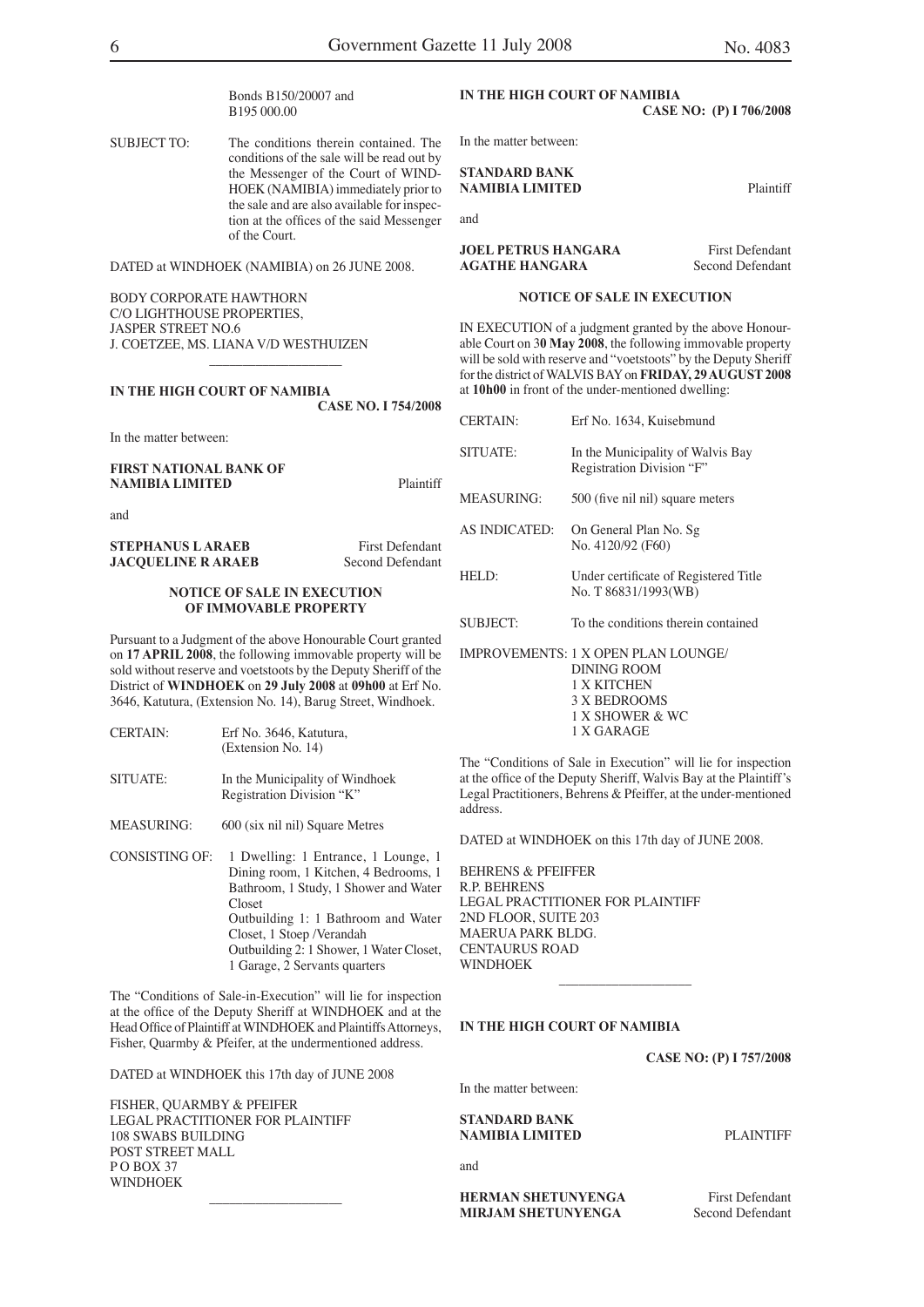## **NOTICE OF SALE IN EXECUTION**

IN EXECUTION of a judgment granted by the above Honourable Court on **18 APRIL 2008**, the following immovable property will be sold with reserve and "voetstoots" by the Deputy Sheriff for the district of **ONGWEDIVA** on **TUESDAY, 9 SEPTEMBER 2008** at **10h00** in front of the under-mentioned dwelling:

| <b>CERTAIN:</b> | Erf No. 2968, Ongwediva |  |
|-----------------|-------------------------|--|
|-----------------|-------------------------|--|

- SITUATE: In the Town of Ongwediva Registration Division "A" Oshana Region
- MEASURING: 450 (four hundred and fifty) square metres

First transferred by Deed of Transfer No. T3871/1994 with general plan S.G. No. A.751/1993 Relating thereto and held by Deed of Transfer No. T. 555/1998.

SUBJECT: To the conditions therein contained

IMPROVEMENTS: 1 X LOUNGE 1 X KITCHEN 3 X BEDROOMS 1X BATHROOM

The "Conditions of Sale in Execution" will lie for inspection at the office of the Deputy Sheriff, Ongwediva at the Plaintiffs Legal Practitioners, Behrens & Pfeiffer, at the under-mentioned address.

DATED at WINDHOEK on this 27th day of JUNE 2008.

BEHRENS & PFEIFFER R.P. BEHRENS LEGAL PRACTITIONER FOR PLAINTIFF 2ND FLOOR, SUITE 203 MAERUA PARK BLDG. CENTAURUS ROAD WINDHOEK

**IN THE HIGH COURT OF NAMIBIA CASE NO: (P) I 1301/2008**

\_\_\_\_\_\_\_\_\_\_\_\_\_\_\_\_\_\_\_\_

In the matter between:

| STANDARD BANK   |           |
|-----------------|-----------|
| NAMIBIA LIMITED | Plaintiff |

and

**SUNDAY JOHANNES ERIKA** Defendant

## **NOTICE OF SALE IN EXECUTION**

IN EXECUTION of a judgment granted by the above Honourable Court on **30 MAY 2008**, the following immovable property will be sold with reserve and "voetstoots" by the Deputy Sheriff for the district of **WALVIS BAY** on **FRIDAY, 22 AUGUST 2008** at **12h00** in front of the under-mentioned dwelling:

- SITUATE: In the Municipality of Walvis Bay Registration Division "F"
- MEASURING: 499 (four nine nine) square metres

| HELD BY: | Deed of Transfer No. T 8560/2002 |  |
|----------|----------------------------------|--|
|          |                                  |  |

SUBJECT: To the conditions therein contained

IMPROVEMENTS: 1 X LOUNGE 1 X KITCHEN 3 X BEDROOMS 1 X BATHROOM & WC 1 X GARAGE

The "Conditions of Sale in Execution" will lie for inspection at the office of the Deputy Sheriff, Walvis Bay at the Plaintiffs Legal Practitioners, Behrens & Pfeiffer, at the under-mentioned address.

DATED at WINDHOEK on this 17th day of JUNE 2008.

\_\_\_\_\_\_\_\_\_\_\_\_\_\_\_\_\_\_\_\_

BEHRENS & PFEIFFER R.P. BEHRENS LEGAL PRACTITIONER FOR PLAINTIFF 2ND FLOOR, SUITE 203 MAERUA PARK BLDG. CENTAURUS ROAD **WINDHOEK** 

## **IN THE HIGH COURT OF NAMIBIA**

In the matter between:

## **FIRST NATIONAL BANK OF NAMIBIA LIMITED** Plaintiff

and

## **WERNER HERMAN WAGNER** Defendant

## **NOTICE OF SALE IN EXECUTION**

In Execution of a Judgment of the above Honorable Court in the abovementioned suit, a sale will be held on **8AUGUST 2008** at **10h00** at the premises of the under mentioned property of the Defendant.

| CERTAIN:          | Erf No. $1492$ (a portion of Erf 1678) |
|-------------------|----------------------------------------|
| SITUATE:          | In the Municipality of Henties Bay     |
|                   | Registration Division "G"              |
|                   | Erongo Region                          |
| <b>MEASURING:</b> | 1063 (One nil six three) square metres |
|                   |                                        |

The following improvements are on the property (although nothing in this respect is guaranteed).

PROPERTY 1: 1 X LOUNGE, 1 X FAMILY ROOM, 3 X STUDY, 2 X KITCHEN, 1 X PANTRY, 1 X SCULLERY, 5 X BEDROOMS, 2 X BATHROOMS, 4 X SHOWERS, 5 X W/C, 2 X GARAGE, 3 X STOREROOM, 1 X HOBBY ROOM, 1 X POOL ROOM, PROPERTY 2: 1 X BATHROOM, 2 X SHOWERS, 2 X W/C

- 1. The Sale is subject to provisions of the High Court Act no. 16 of 1990, as amended, and the property will be sold "voetstoots" according to the existing title deed.
- 2. The property shall be sold by the Deputy Sheriff of Henties Bay to the highest bidder.
- 3. 10% of the purchase price is to be paid in cash on the date of the sale, the balance together with the interest at a rate equal to the prime lending rate of the Plaintiff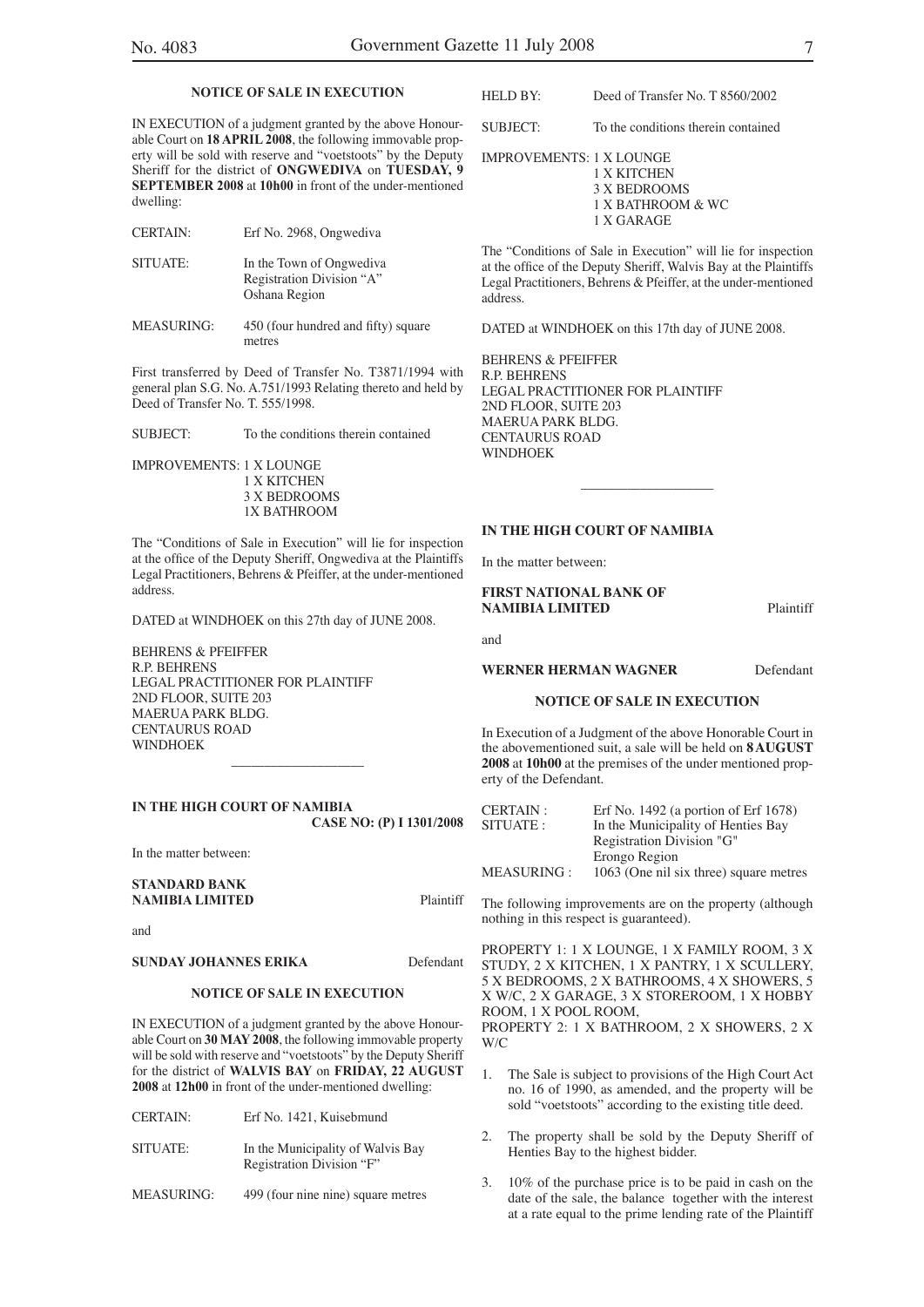from time to time plus 5% as from the date of sale in execution to date of registration, both dates inclusive, is to be paid against transfer, to be secured by a Bank or Building Society or other acceptable guarantee to be furnished to the Deputy Sheriff within fourteen (14) days after the date of sale in execution.

4. The complete Conditions of Sale will be read out the time of the sale, but may be inspected beforehand at the offices of the Deputy Sheriff at First National Bank Windhoek or at the offices of the Plaintiff's Attorneys at the under mentioned address.

DATED at WINDHOEK on this 21st of MAY 2008.

T.J.A. LOUW THEUNISSEN, LOUW & PARTNERS SCHUTZEN HAUS NO. 1 SCHUTZEN STREET WINDHOEK, NAMIBIA

## **IN THE HIGH COURT OF NAMIBIA CASE NO.: (P) I 2278/2005**

\_\_\_\_\_\_\_\_\_\_\_\_\_\_\_\_\_\_\_\_

In the matter between:

## **MARTIN MUBUYAETA SIKANDA** Plaintiff

and

## **BRIAN GEI-KHOIBEB** First Defendant<br> **MELDEN MOCKEN BOCK** Second Defendant **MELDEN MOCKEN BOCK**

#### **NOTICE OF SALE IN EXECUTION**

In Execution of a Judgment of the above Honorable Court in the abovementioned suit, a sale will be held on **29th July 2008** at **15h00** at the premises as mentioned below, of the undermentioned immovable property of the 1stDefendant.

| CERTAIN:          | Erf No. 263 Dorado Park               |
|-------------------|---------------------------------------|
|                   | (Extension 1)                         |
| SITUATE:          | In the Municipality of Windhoek       |
|                   | Registration Division "K"             |
| <b>MEASURING:</b> | 778 (Seven seven eight) square metres |
| HELD BY:          | Deed of Transfer No. T1870/1991       |

#### DESCRIPTION:

The following improvements are on the property (althoug nothing in this respect is guaranteed).

Double Garage, Diningroom, Veranda, Lounge, Television Room, 2 x Bedrooms, Kitchen, Bathroom (Bath, Washbasin, Toilet, Shower), Main Bedroom en Suite (Bath, Shower, Toilet, Washbasin)

- 1. The property shall be sold by the Deputy Sheriff of Windhoek subject to the conditions of Sale that may be inspected at the Offices of the Deputy Sheriff to the highest bidder on the auction and furthermore subject to approval by the preferent claimant.
- 2. The sale is subject to the provisions of the High Court No 16 of 1990, as amended, and the property will be sold "voetstoots" according to the existing title deed.
- 3. 10% of the purchase price is to be paid in cash on the date of the sale, the balance to be paid against transfer, to be secured by a Bank or Building Society or other acceptable guarantee to be furnished to the Deputy Sheriff within 7 (seven) days after the date of sale.

The full Conditions of Sale shall be read out by the Deputy Sheriff on the day of the sale, but may be inspected at any time prior to the sale at the offices of the Deputy Sheriff or at the office of the Plaintiff's attorneys.

DATED at WINDHOEK on this 26th day of JUNE 2008.

CHRIS BRANDT ATTORNEYS LEGAL PRACTITIONERS FOR THE PLAINTIFF 29 HEINITZBURG STREET WINDHOEK NAMIBIA

## **IN THE HIGH COURT OF NAMIBIA**

 **CASE No. 1 101/08**

In the matter between:

#### **STANDARD BANK NAMIBIA LIMITED** Plaintiff

\_\_\_\_\_\_\_\_\_\_\_\_\_\_\_\_\_\_\_\_

and

## **FREDERIK HENDRIK SPENCE** Defendant

## **NOTICE OF SALE IN EXECUTION**

Pursuant to a Judgement of the above Honourable Court granted on 14 APRIL 2008, the following immovable property will be sold without reserve and voetstoots by the Deputy Sheriff of the District of **Walvis Bay** on 3**1 JULY 2008** at **10h00** at Erf No. 1811 Walvis Bay,

| CERTAIN :         | Erf No. 1811, Walvis Bay          |
|-------------------|-----------------------------------|
|                   | (Extension 4)                     |
| SITUATE :         | In the Municipality of Walvis Bay |
|                   | Registration Division "F"         |
| <b>MEASURING:</b> | 919 (Nine one nine) square metres |
|                   |                                   |

CONSISTING OF: 4 Bedrooms, 1 Full Bathroom, Separate Toilet, Kitchen, Lounge, Dining Room, Entrance, 2 Garages, 1 Carport, 1 Laundry

The Conditions of Sale will lie for inspection at the office of the Deputy Sheriff at Walvis Bay and at the Head Office of Plaintiff at Windhoek and Plaintiff's Attorneys, Fisher Quarmby & Pfeifer, at the undermentioned address

DATED at WINDHOEK on this 5th day of JUNE 2008.

FISHER, QUARMBY & PFEIFER LEGAL PRACTITIONER FOR PLAINTIFF 108 SWABS BUILDING POST STREET MALL P. O. BOX 37 **WINDHOEK** 

## **NOTICE OF REGISTRATION AS A WELFARE ORGANISATION**

\_\_\_\_\_\_\_\_\_\_\_\_\_\_\_\_\_\_\_\_

**OMALESHE PROJECTS NAMIBIA** applied for registration as a welfare organization in terms of Section 19 of the National Welfare Act, 1965 (Act No. 79 of 1965), as amended.

The objects of the organization read as follows:

To empower vulnerable children to realise their potential, particularly those affected by the HIV/AIDS pandemic.

To advance health, including mental health, particularly of orphans and-vulnerable children.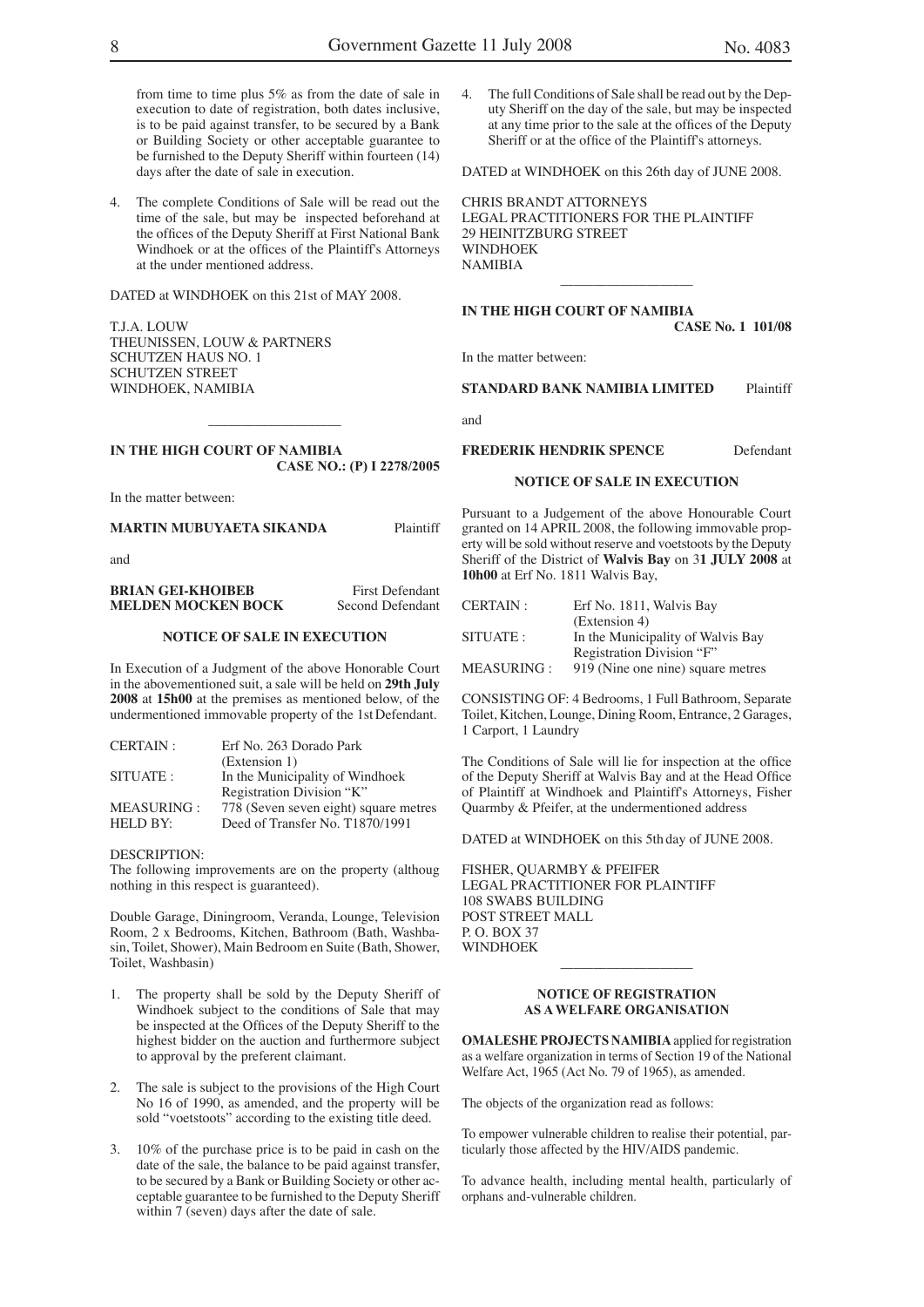To share knowledge and experiences between the countries within which Omaleshe Projects is operating.

Any person or persons desiring to raise objections against the registration of the organization, must submit such representations to the Permanent Secretary of the Ministry of Health and Social Services, Private Bag 13198, Windhoek within twentyone days as from the date of this advertisement.

**CHAIRPERSON** PO BOX 2817 OSHAKATI

#### **THE ALIENS ACT, 1937 NOTICE OF INTENTION OF CHANGE OF SURNAME**

\_\_\_\_\_\_\_\_\_\_\_\_\_\_\_\_\_\_\_\_

I, **ANGULA NICANOR,** residing at Elombe Ondangwa and employed as a soldier intend applying to the Minister of Home Affairs for authority under section 9 of the Aliens Act, 1937, to assume the surname **ANGULA** for the reasons that **ANGULA** is my surname and **NICANOR** is my name.

I previously bore the name(s) **ANGULA NICANOR.**

Any person who objects to my assumption of the said surname of **ANGULA** should as soon as may be lodge his/her objection, in writing with a statement of his/her reasons therefor, with the Magistrate of Windhoek.

## **A. NICANOR P.O. BOX 2032 ONDANGWA**

## **THE ALIENS ACT, 1937 NOTICE OF INTENTION OF CHANGE OF SURNAME**

\_\_\_\_\_\_\_\_\_\_\_\_\_\_\_\_\_\_\_\_

I, **KAVERANDUA TJAVARA,** residing at Opuwo and employed as a teacher intend applying to the Minister of Home Affairs for authority under section 9 of the Aliens Act, 1937, to assume the surname **RUTJINDO** for the reasons that I want to change from my uncle's surname to my mother's surname.

I previously bore the name(s) **KAVERANDUA TJAVARA.**

Any person who objects to my assumption of the said surname of **RUTJINDO** should as soon as may be lodge his/her objection, in writing with a statement of his/her reasons therefor, with the Magistrate of Windhoek.

**K. TJAVARA P.O. BOX 102 OPUWO**

## **THE ALIENS ACT, 1937 NOTICE OF INTENTION OF CHANGE OF SURNAME**

\_\_\_\_\_\_\_\_\_\_\_\_\_\_\_\_\_\_\_\_

I, **GABRIEL PHILLIPUS,** residing at Onhangwena and unemployed intend applying to the Minister of Home Affairs for authority under section 9 of the Aliens Act, 1937, to assume the surname **SHEYAUALI** for the reasons that I want to change to my father's surname.

I previously bore the name(s) **GABRIEL PHILLIPUS.**

Any person who objects to my assumption of the said surname of **SHEYAUALI** should as soon as may be lodge his/her objection, in writing with a statement of his/her reasons therefor, with the

Magistrate of Windhoek.

**G. PHILLIPUS P.O. BOX 369 ONHANGWENA**

## **THE ALIENS ACT, 1937 NOTICE OF INTENTION OF CHANGE OF SURNAME**

\_\_\_\_\_\_\_\_\_\_\_\_\_\_\_\_\_\_\_\_

I, **KATRINA JOSEPH,** residing at Olukonda, a pensioner intend applying to the Minister of Home Affairs for authority under section 9 of the Aliens Act, 1937, to assume the surname **NAMUNWE** for the reasons that I want to change to my father's surname.

I previously bore the name(s) **KATRINA JOSEPH.**

Any person who objects to my assumption of the said surname of **NAMUNWE** should as soon as may be lodge his/her objection, in writing with a statement of his/her reasons therefor, with the Magistrate of Windhoek.

**K. JOSEPH P.O. BOX 1207 ONDANGWA**

#### **THE ALIENS ACT, 1937 NOTICE OF INTENTION OF CHANGE OF SURNAME**

\_\_\_\_\_\_\_\_\_\_\_\_\_\_\_\_\_\_\_\_

I, **FESTUS ERASMUS,** residing at Centaurus High School and employed as a cleaner intend applying to the Minister of Home Affairs for authority under section 9 of the Aliens Act, 1937, to assume the surname **WANAILONGA** for the reasons that I want to change to my father's surname.

I previously bore the name(s) **FESTUS ERASMUS.**

Any person who objects to my/our assumption of the said surname of **WANAILONGA** should as soon as may be lodge his/her objection, in writing with a statement of his/her reasons therefor, with the Magistrate of Windhoek.

**F. ERASMUS P.O. BOX 12023 AUSSPANNPLATZ**

## **THE ALIENS ACT, 1937 NOTICE OF INTENTION OF CHANGE OF SURNAME**

\_\_\_\_\_\_\_\_\_\_\_\_\_\_\_\_\_\_\_\_

I, **GERLINDE BENARES,** residing at Epako Phemelo Street No. 1583, Gobabis and employed as a cleaner intend applying to the Minister of Home Affairs for authority under section 9 of the Aliens Act, 1937, to assume the surname **ODIGENG** for the reasons that I want to change to my mother's surname.

I previously bore the name(s) **GERLINDE BENARES.**

I intend also applying for authority to change the surname of my minor children) **GLENDA BOLPELO**, born 17 January 1997, and **OLIVIA OLEBOGENG, born 18 December 2002**, to **ODIGENG**.

Any person who objects to my assumption of the said surname of **ODIGENG** should as soon as may be lodge his/her objection, in writing with a statement of his/her reasons therefor, with the Magistrate of Windhoek.